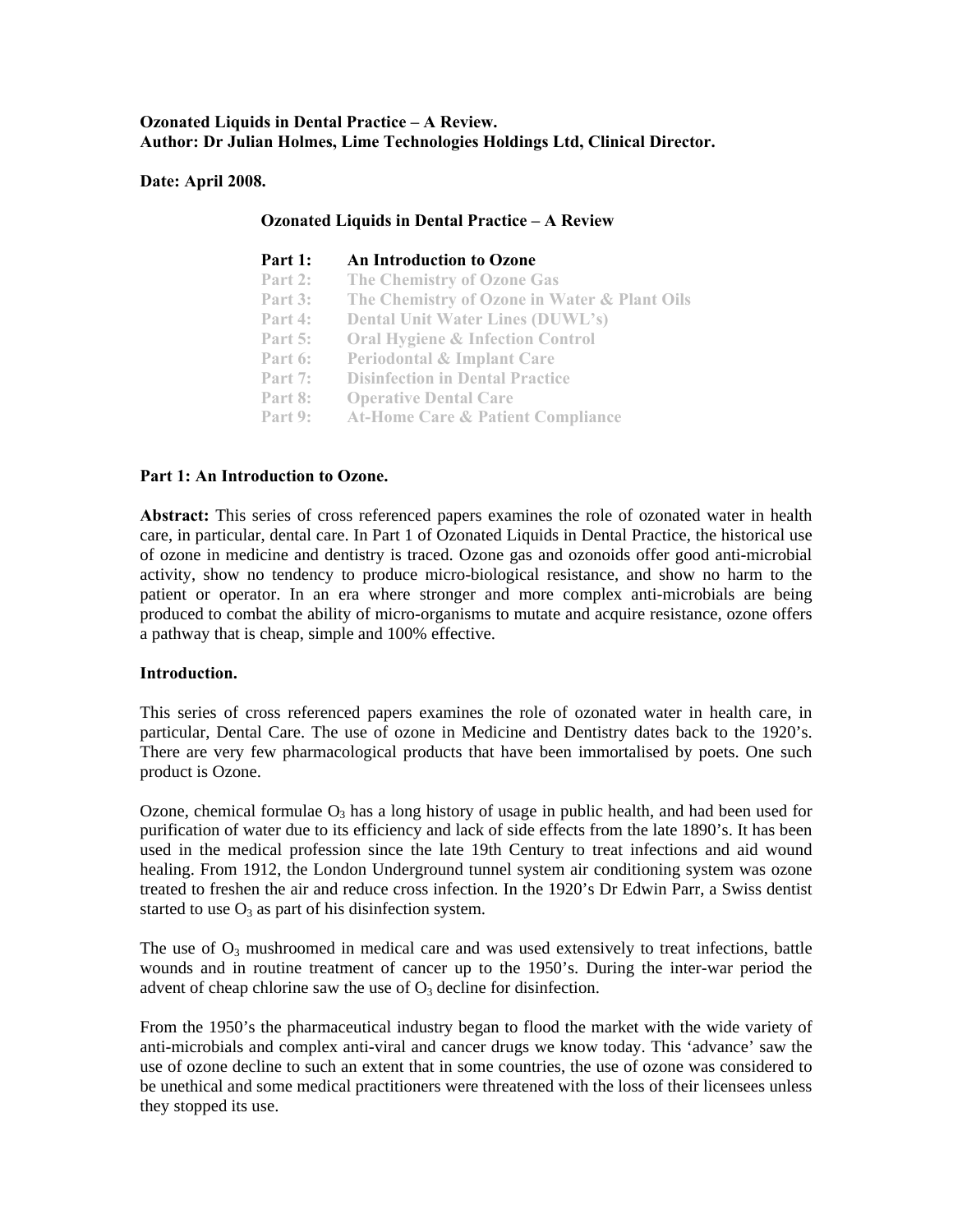The renaissance of the use of ozone has been a slow, painful and gradual process. Researchers in the 'modern' western cultures still face potential censorship, whereas their counter parts in Cuba, Russia and Germany have unrestricted access to a product that is naturally produced, both in the exterior environment by lightening strikes for example, and within the human body cells as part of the immune response system of white blood cells.

Waterloo Air Management Ltd), but this company still makes air-conditioning equipment and ozone generators some 90 years on. As a former Poet Laureate, Sir John Betjeman, described it in retrospect, the Central Line of the London Underground "was . . . regarded as a sort of health resort, because it was ventilated by the  $Ozonair^{TM}$  system, which was meant to smell like the sea, and certainly did smell of something." (*Betjeman 1972*). The company Ozonair may not exist in the UK any longer (it is now called

# **The History of Ozone.**

long history of beneficial use in the medical and alternative therapy fields. For over 150 years, millions of people have benefited from the effects of ozone to eliminate disease and encourage natural healing. There is a vast amount of research and published data showing the effects of ozone on micro-organisms, fungi and viruses. On the other hand, ozone can be toxic at high In 1872 ozone was called 'ozonated oxygen' and has been described by Dr Julian Holmes as a 'schizophrenic gas' (*Ozone – The Revolution in Dentistry 2004*). On the one hand, ozone has a concentrations and will attack human lung tissue. This is a similar property to oxygen: it provides mankind with a breathable gas that sustains life. Yet were the atmospheric concentration change by 3-4%, life would cease to exist due to it's toxicity at elevated concentrations.



and bracing. All this is due to the presence of ozone in the atmosphere. Immediately after a thunderstorm, the air smells fresh and is refreshing. The same freshness is felt walking along the seashore, it is invigorating and it imparts a feeling of wellness. The sea-air feels fresh

The electricity produced during a thunderstorm acts on the oxygen in the air converting it to ozone. Similarly the waves pounding on the seashore create electricity, which acts on the air immediately above to generating ozone.

for example, in the USA the radio announcer broadcasts the ozone count. When this count reaches Ozone is a natural element present in the atmosphere. Several organisations and many scientific 'experts' claim ozone to be a toxic gas and that it is harmful to health and life. Every morning, a certain level, the public who have allergies and asthma are advised to stay indoors to prevent aggravation of their condition. These health 'advisors' in trying to help the public, fail to explain or are ignorant of the fact that it is not the actual

concentration of ozone in the air that they are talking about. The ozone count is really the count of the oxides resulting from the oxidat ion of the pollutants in the atmosphere such as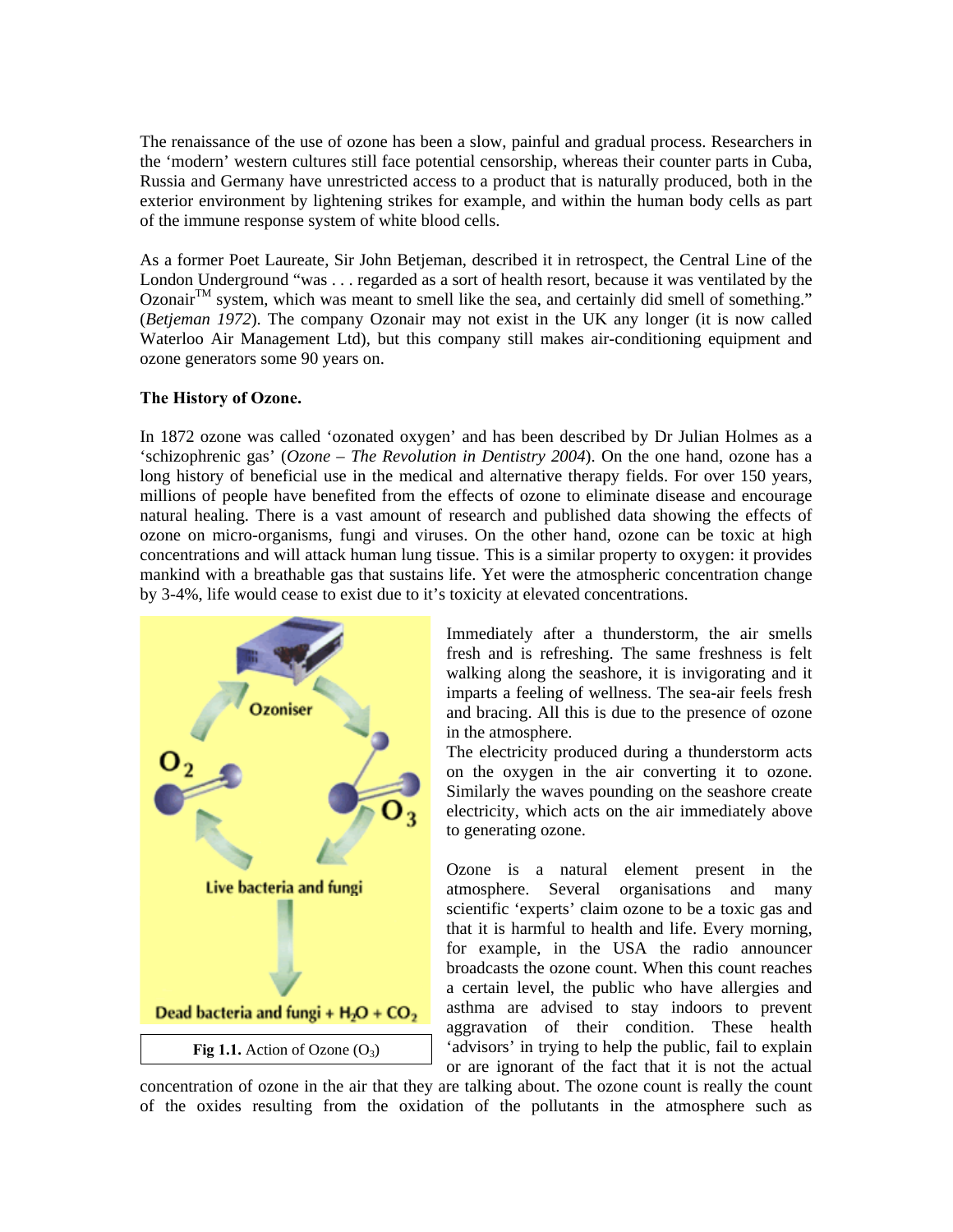hydrocarbons and other toxic substances. Ozone is actually destroying these very harmful substances. The oxides are an irritant to the mucous membrane of the respiratory tract. The more dense the pollution, the longer it takes for the resulting oxides to be dissipated. Naturally these asthmatics and the people with allergies find their symptoms aggravated.

In high concentrations, ozone may be harmful. But with over 50 years of using ozone in medicine at correct therapeutic levels, ozone has been shown to be not a killer but a healer. The German ozone society conducted a study in 1980 on the side effects of ozone administered into the body. Over five million ozone treatments in several million patients were studied. They found .007% side effects and only 4 patients died due to inappropriate injection of ozone gas directly into veins. This compares to 42,000 deaths in the hospitals in the USA every year due to drug reactions. The only conclusion that one can reach is that ozone is a much safer therapeutic agent. Yet it fails to explain why the US FDA and Medical authorities has such a problem with ozone therapies, so much so that practitioners have been threatened with legal proceedings and being disbarred from practicing. Could it be that the pharmaceutical companies fear the fact that it cannot be patented, and thus would offer them no income?

the Greek word "ozein"- to smell, (although some historical authors have suggested another German scientist, Christian Fernandez should be credited with the discovery of ozone) it was not Ozone, the tri-atomic state of oxygen, symbol  $O_3$ , has had a chequered history in medical and dental usage. Described in 1785 by Van Marum and named in 1840 by Shonbein 'ozone', from until a reliable and cheap generator was invented by Werner Von Siemens in 1857 did the medical significance of this gas come to the fore. The chemical nature of this new gas was studied in Oxford in 1872. At that time these scientists were working on the chemical properties of oxygen, calling oxygen the "Hero of Chemistry". When they began to study ozone they were not willing to give it a separate identity, so they named it 'Ozonated Oxygen'.

In 1785, Van Marum noticed that air near his electrostatic machine acquired a characteristic odor when electric sparks were passed. In 1801, Cruickshank observed the same odor at the anode during electrolysis of water.

Shonbein was the first scientist to name ozone, although there are some references to another German scientist, Christian Fernandez. Finally, in 1840, Shonbein named the substance, which gave off this odour, ozone, from the Greek word "ozein"- to smell. The vast majority of historical references to ozone indicate

commercially available ozone generators in use, and is often referred to as the "Siemens Type" ozone generator. Following the discovery of the benefits of ozone, many articles were published In 1857 Werner Von Siemens designed an ozone generator that has since greatly evolved, but it still designed around the original concept. The cylindrical dielectric type makes up most of the on ozone, and ozone became useful in water purification, commercial technology and medicine.

London Underground air supply was treated with ozone to reduce infection. As far can be In 1902, J.H.Clarke's "A Dictionary of Practical Materia Medica" London, described the successful use of ozonated water in treating anaemia, cancer, diabetes, influenza, morphine poisoning, cancer sores, strychnine poisoning and whooping cough. In 1911, the whole of the ascertained, this is one of the first instances where large populations were mass-medicated to reduce air-bourse micro-organisms and prevent infection.

effects of ozone with numerous studies and books being published. Betjeman published poems In the early 20th century, the USA and Germany lead the research into the pharmacological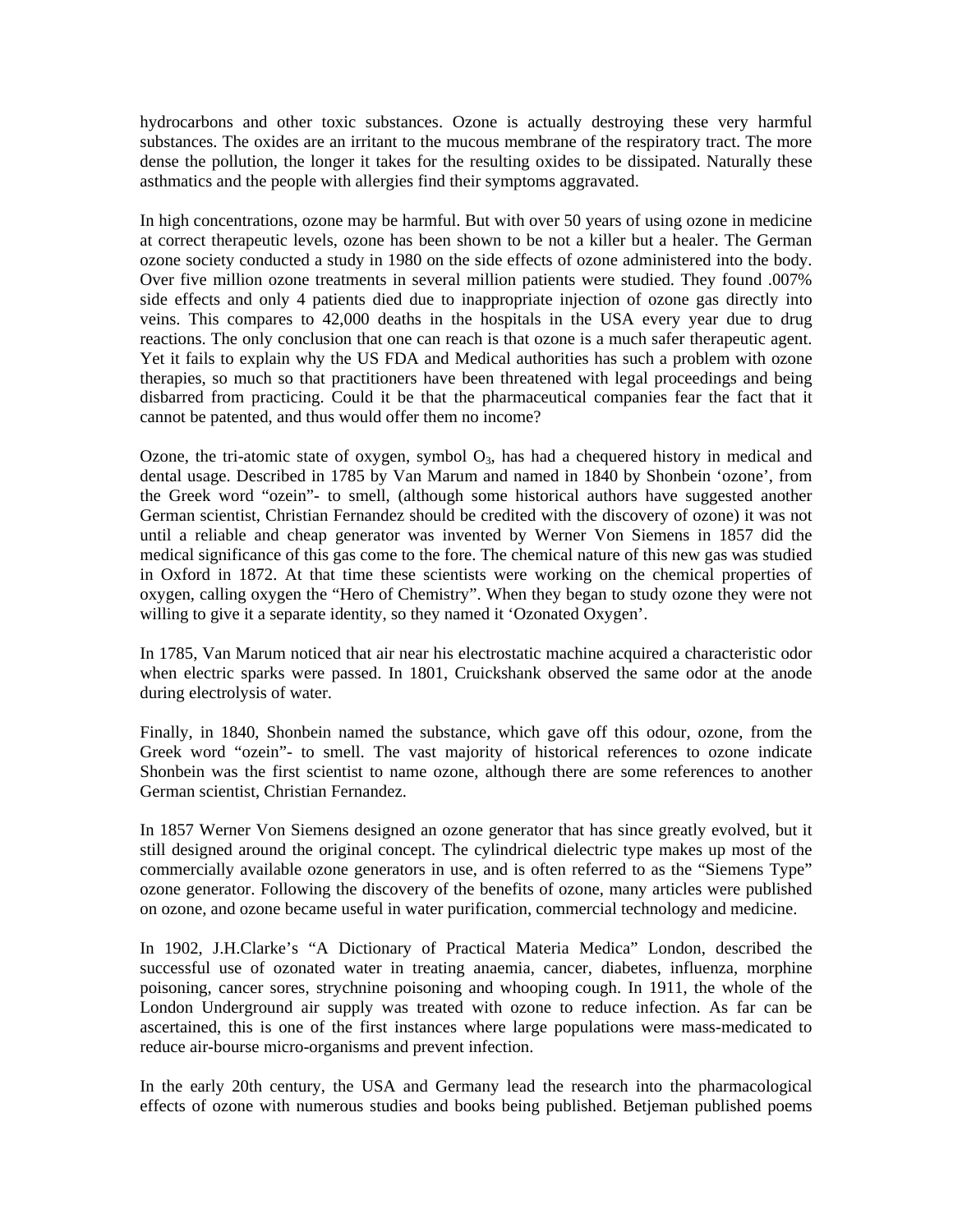about London's railway stations (*Betjeman J, 1972*). He wrote that the Central Line "was . . . regarded as a sort of health resort, because it was ventilated by the Ozonair system, which was meant to smell like the sea, and certainly did smell of something." The underground part of London Underground was air-conditioned with ozonated air. The ozone imparted a 'fresh smell, similar that found on mountain tops and at the sea-side'. The ventilated ozonated air was also regarded as 'healthy to breathe'. Samples analysed from the treated air were found to contain substantially fewer organisms than the street air above. By 1937 the bactericidal properties of treating air supplies with ozone were investigated and well known.

bronchitis, hay fever, insomnia, pneumonia, diabetes, gout and syphilis. In 1913, the Eastern Association for Oxygen Therapy was formed by Dr. Blass and associates. In 1911, "A Working Manual of High Frequency Currents" was published by Dr. Noble Eberhart, MD. Dr. Eberhart, head of the Department of Physiologic Therapeutics at Loyola University, used ozone to treat tuberculosis, anaemia, chlorosis, tinnitus, whooping cough, asthma,

During World War 1, ozone was used to treat gunshot and trauma wounds, trench foot, gangrene and the effects of poison gas. Dr. Albert Wolff of Berlin also used ozone for treating colon cancer, cervical cancer and decubitis ulcers in 1915.

In 1920, Dr. Charles Neiswanger MD, the President of the Chicago Hospital College of Medicine, published "Electro Therapeutical Practice." Chapter 32 was entitled "Ozone as a Therapeutic Agent."

In 1926, Dr. Otto Warburg of the Kaiser Institute in Berlin announced that the cause of cancer is a published in the USA listing 114 diseases and how to treat them with ozone. Its authors were the heads of all the leading American hospitals. lack of oxygen at the cellular level. Dr. Otto Warburg received the Nobel Prize for Medicine in 1931 and again in 1944. In 1929, a book called "Ozone and Its Therapeutic Action" was

to use it intravenously in 1945 for circulatory problems. Dr Aubourg and Dr Lacoste were French hysicians using ozone insufflations from 1934 to 1938. During World War 1 and II, ozone was p Dr Edwin Fisch, a Swiss dental surgeon, is credited as being the first dental professional to use ozone in dental practice before 1932 to reduce infection, and introduced it to one of his patients, the German surgeon Dr. Edwin Payr. Dr Payr became interested in its properties and was the first used medically to treat wounds and infections.

reaching the liver (a technique that is no longer practiced). The use of ozone in the United States can be traced back to the 1940's. In 1948, Dr. William Turska of Oregon began using ozone with a machine he designed himself. In 1951, Dr. Turska wrote the article "Oxidation". He was the first to inject ozone into the portal vein, thereby

From 1953, a German doctor, Hans Wolff, used ozone in his practice. He wrote the book "Medical Ozone," and trained many doctors in ozone therapy.

In 1957, Dr. J. Hansler patented an ozone generator that has formed the basis of the German expansion of ozone therapy over the last 35 years. In the late 1950s, Dr. Werner Zabel used it to treat cancer and today over 7000 German doctors use ozone therapy daily.

In 1961, Hans Wolff introduced the techniques of major and minor autohaemotherapy. In 1964 spontaneous flocculation in ozone contact chambers led to France constructing an ozone plant to enhance particulate removal. In 1965 in Scotland, United Kingdom, ozone was used to control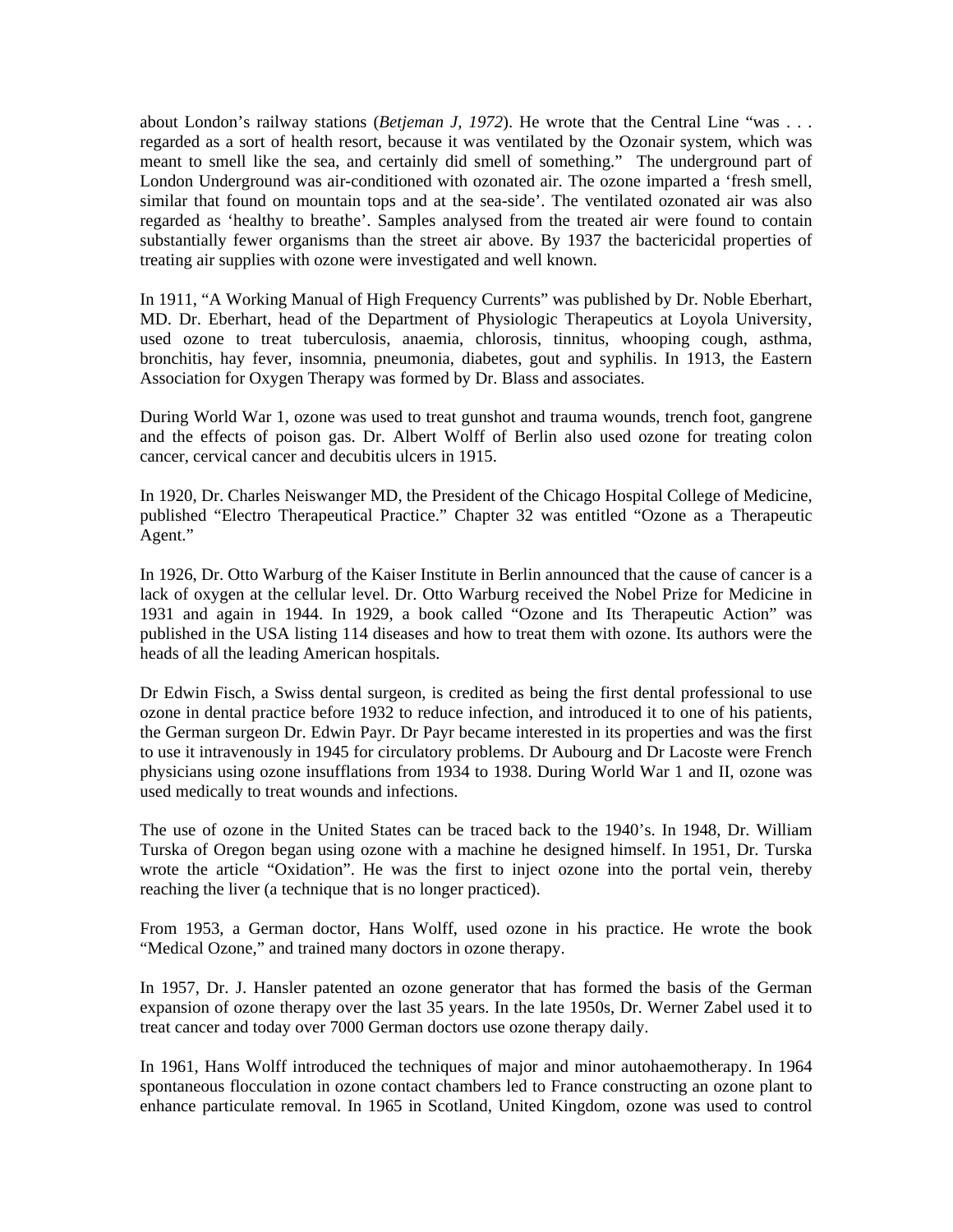surface water colour for the first time. At the same time, Swiss research lead to the use of ozone to oxidize micro pollutants such as phenolic compounds and several pesticides.

In 1977, Dr. Renate Viebahn provided a technical overview of ozone action in the body. In 1979, Dr. George Freibott began treating his first AIDS patient with ozone. Test tube studies suggested that ozone could damage viral particles and inhibit HIV's reverse transcriptase enzyme. Two research teams reported that in laboratory studies it inactivates HIV at concentrations which are non-toxic to human cells, but another team found that levels of ozone needed to kill animal viruses also resulted in 30% destruction of blood cells and haemoglobin.

The 1978 FDA report showed that 1.5 million people were hospitalised in the USA due to side effects from medication. On the other hand, medical ozone has been legally used in clinics worldwide on a daily basis since the 1940's. In Germany, ozone side effects are occasionally minor irritations that are caused by incorrect application and quickly disappear. This side effect rate is incredibly far lower than U.S. drug therapy side effect rates.

Ozone, on the other hand, has been found to be an extremely safe medical therapy, free from side effects. A study performed by the German Medical Society for Ozone Therapy in 1980 asked 644 ozone therapists about their 384,775 patients. A total of 5,579,238 ozone treatments had been administered. There were only 40 cases of side effects, which were all operator or administrator caused, noted out of this number which represents the incredibly low rate of .000007%. Only four deaths due to intravenous injection were recorded. Ozone is thus the safest medical therapy ever devised.

In 1980, Dr. Horst Kief reported success in treating AIDS with ozone (*Kief 1980*). In 1987, Dr. Rilling and Dr. Viebahn (*Rilling and Viebahn 1987*) published "The Use of Ozone in Medicine". In 1990, the Cubans reported their success in treating glaucoma, conjunctivitis and retinitis pigmentosa with ozone.

Wells (Wells et al 1991) reported that the antiviral effects of ozone include viral particle disruption, reverse transcriptase inactivation and/or a perturbation of the ability of the virus to haemolysis and destruction of extra-cellular haemoglobin. Bocci (Bocci 1992) theorised that ozone induces the production of cytokines such as tumour necrosis factor (TNF) and interferon. bind to its receptor on target cells. Carpendale and Freeberg (*Carpendale and Freeberg 1988*) reported that ozone inactivated HIV at non-toxic concentrations, but Wagner (*Wagner et al 1991*) found that at concentrations required to inhibit animal viruses, ozone induced 30 percent

Carpendale and Freeberg (*Carpendale and Freeberg 1993*) reported that 4/5 HIV-positive men with diarrhoea of unknown origin improved when treated with ozone. However, the responders all had relatively high CD4 counts, and diarrhoea can resolve spontaneously, particularly at higher CD4 counts.

Garber et al (Garber et al 1991) performed a phase I study of ozone blood treatments in 10 HIVpositive individuals. No significant toxicity was observed. Three participants with moderate significant effect on haematological, biochemical or clinical toxicity when compared with placebo. CD4 cell count, interleukin-2, interferon gamma, beta<sub>2</sub>-microglobulin, neopterin and p24 immunodeficiency showed improvement in surrogate markers. In a phase II controlled and randomized double-blinded study comparing re-injection of ozone-treated blood and re-injection of unprocessed blood for 8 weeks, followed by a 4-week observation period, ozone had no antigen were also unaffected by both treatment arms.

Hooker and Gazzard (*Hooker and Gazzard 1992*) conducted an open study of ozone-treated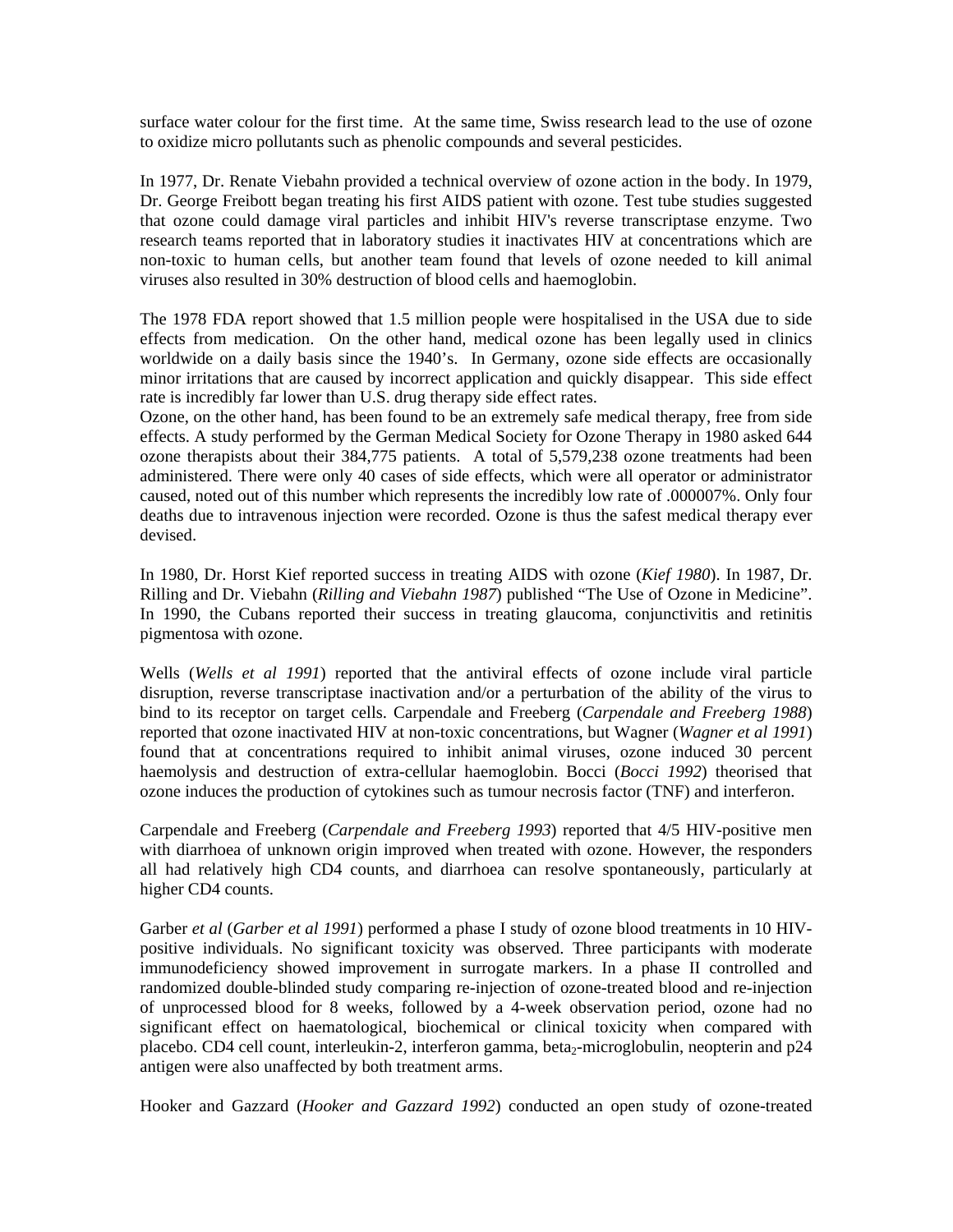blood in the treatment of 9 HIV-positive individuals. No significant change in mean absolute (or percentage) CD4 count was seen after 4 or 8 weeks of treatment. The HIV p24 antigen titre did not change significantly during treatment. One participant became weakly p24-antigenaemic during treatment, while another who was weakly antigenaemic at baseline became equivocal during therapy. The treatment was well tolerated: there was no bruising or local pain after the intramuscular injections.

Professor Velio Bocci from the University of Siena Italy has called for and has published excellent research objectively quantifying the therapeutic benefits of using Ozone (*Bocci 1996, Bocci 1996, Bocci 1997, Bocci 1999, Bocci & Aldinucci 2004*). In 1992, the Russians revealed their techniques of using ozone bubbled into brine to treat burn victims with astonishing results.

The renaissance of the use of ozone has been a slow, painful and gradual process. Researchers and teachers in the 'modern' western cultures still face potential censorship and loss of academic stark contrast to their professional colleagues in Cuba, Russia and Germany. In these countries, medical researchers and practitioners have unrestricted access to a product that is naturally status & funding. In the USA, from the 1970's to the present time, many US states went as far as outlawing ozone treatment, and doctors who continued to use it were either forced to abandon it, go 'underground' or face criminal prosecution and loss of their medical registration. This is in produced, both in the exterior environment by lightening strikes for example, and within the human body cells as part of the immune response system of white blood cells.

In the USA, five recent papers have shown that the FDA's assertion that ozone is a dangerous and toxic gas, and has no part to play in modern medical treatments, has received a very large dent. A landmark paper by Wentworth *et al* in 2001 (*Wentworth et al 2001*) showed the biochemistry of white blood cells produced ozone as part of the immune response process.

2003, Kettle et al 2004). And in 2002, Young and Setlow (*Young and Setlow 2004*) showed ozone does not cause mutations in bacterial spores. This was followed by papers from Marx, Babior *et al* and Kettle *et al* (*Marx 2002, Babior et al* 

are known remnants from a past symbiotic relationship with bacteria. Should mankind be Some detractors have tried to suggest that ozone could cause mutations. But what if mankind as we understand him/her now *is* that mutation? The energy houses of the human cell, mitochondria, surprised that we also have mutated in other areas at a cellular level?

Studies examining cellular damage have looked at the reactions with fatty acids, and shown the potential production of toxic aldehydes and hydrogen peroxide as by-products (*Pryor et al 1991*, effects of tobacco smoke can be enhanced by ozone and smog. Smokers are responsible for their own health, and this study illustrates further education is necessary to show smoking has health *Pryor and Church 1991*). Research examining the effects of tobacco smoke showed that ozone inhalation induced DNA damage in cultured human lung tissue (Kozumbo et al 1990). This study does not mean ozone should be branded as dangerous; this study underlies the known damaging issues and may damage or kill the participant or passive smoker.

In 2004, Young and Setlow (*Young & Setlow 2004*) determined that ozone does not kill spores by DNA damage. Rather, ozone seems to render the spores defective in germination, perhaps because of damage to the spore's inner membrane.

exhibited very similar ozone sensitivity. Spores (termed alpha-beta-) lacking the two major DNA protective alpha/beta-type small, acid-soluble spore proteins exhibited decreased ozone resistance Young and Setlow's published research reported that ozone does not cause damage to the spore's DNA, as wild-type spores were not mutagenised by ozone and wild-type and recA spores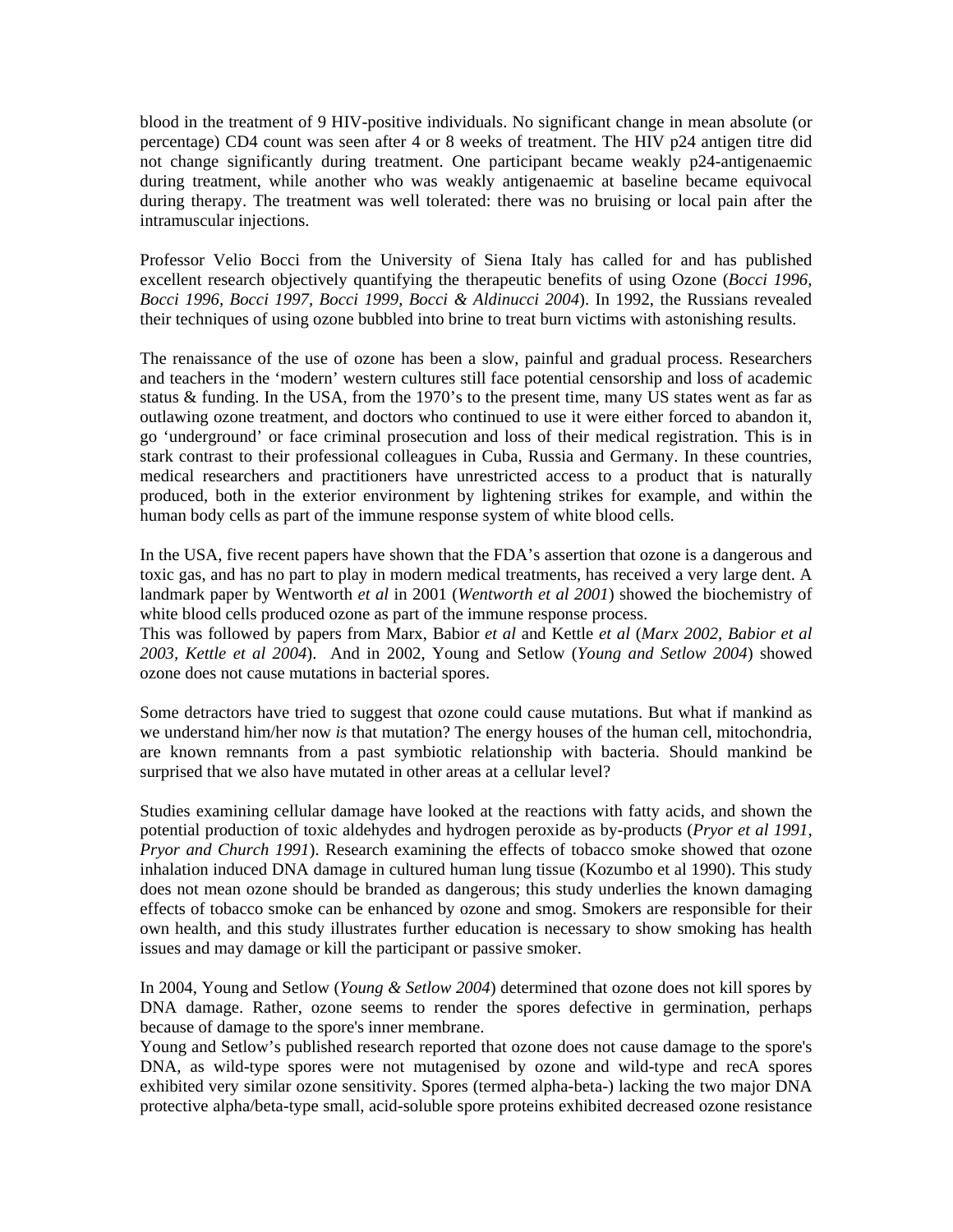but were also not mutagenised by ozone, and alpha-beta- and alpha-beta-recA spores exhibited identical ozone sensitivity. Killing of spores by ozone was greatly increased if spores were chemically decoated or carried a mutation in a gene encoding a protein essential for assembly of the spore coat.

Young and Setlow also reported that ozone-killed spores did not germinate with either nutrients or Ca(2+)-DPA and could not be recovered by lysozyme treatment. These workers concluded the major factor in spore resistance to sterilisation agents appears to be the spore coat. Spore killing by ozone seems to render the spores defective in germination, perhaps because of damage to the spore's inner membrane.

The Young and Setlow study would seem to suggest concerns that ozone may cause mutations in cellular DNA may be unfounded, despite the production by ozone of radicals in water and fluids.

*Meyrath 1955*), effectively repeating the observations of Dr Edwin Fisch in 1932. In the 1960's. Onouchi in 1965 (*Onouchi T 1965*) examined the bactericidal action of aqueous solution of  $O_3$  in The referenced research for the dental use of ozonated fluids date back to the 1950's. Wuhrmann and Meyrath examined the bactericidal effect of aqueous ozone solutions (*Wuhrmann and*  dentistry.

The research into ozonated fluids have examined the effects of drinking ozonated water on gut in space applications for the elimination of pathogens using ozone. Vestergard's area of research was creating pathogen free conditions in aqueous solutions containing organic matter. This infections (*vanden Bossche et al 1994*), and Khadre and Yousef (*Khadre and Yousef 2001*) examined the sporicidal action of ozone and hydrogen peroxide. This study built on the earlier work of Vestergard (*Vestergard 1994*) who was looking at establishing and maintaining pathogen free conditions in aqueous solutions using ozone. Vestergard's paper examined the use of ozone research, although concerned with hydroponic agricultural systems, can be carried into general potable water studies. The use of a portable water steriliser using ozone in rural areas, as well as by campers in remote rural locations to create sterile and potable water, is supported by this paper.

 *et al 2007*). In 2007, further studies by Bialka and Demirci (*Bialka and Demirci 2007,*  (*Crowe* Bialka and Demirci 2007) examined the use of ozone to eliminate Escherichia coli from The use of aqueous ozone in food cleansing is approved by the FDA in the USA. In 1999, Kim *et al* (*Kim et al 1999*) reviewed the use of ozone in the food industry. Young *et al* demonstrated that mycotoxins could be removed by washing food produce with ozonated water (*Young et al 2006*). Crowe *et al* (*Crowe et al 2006*) evaluated the use of ozone to remove fertilizers on soft fruit and later examined the use of ozone as an alternative to chlorine to disinfect and wash blueberries harvested soft fruit. In the meat industry, ozone has been used to eradicate Clostridium perfringens (*Novak and Yuan 2004*), Escherichia coli and Salmonella (*Castillo et al 2003*).

*005*), antibacterial agents (*Dodd et al 2006*) and in particular amoxicillin (*Andreozzi et al 2* progesterone (*Barron et al 2006*) and tetracycline (*Dalmázio et al 2007*). For concern to dentists There are many benefits to drinking ozonated water, to control oral hygiene and as a source of sterile water. However, patients should also be informed that there is an interaction of aqueous ozone with anti-microbials. This research has been published, illustrating the importance of potential interactions of dissolved ozone and prescribed anti-microbials. Patients who are taking a course of antibiotics may need to be informed that the use of ozonated water inactivates is that ozone may inactivate the anti-microbial effects of triclosan (*Suarez et al 2007*).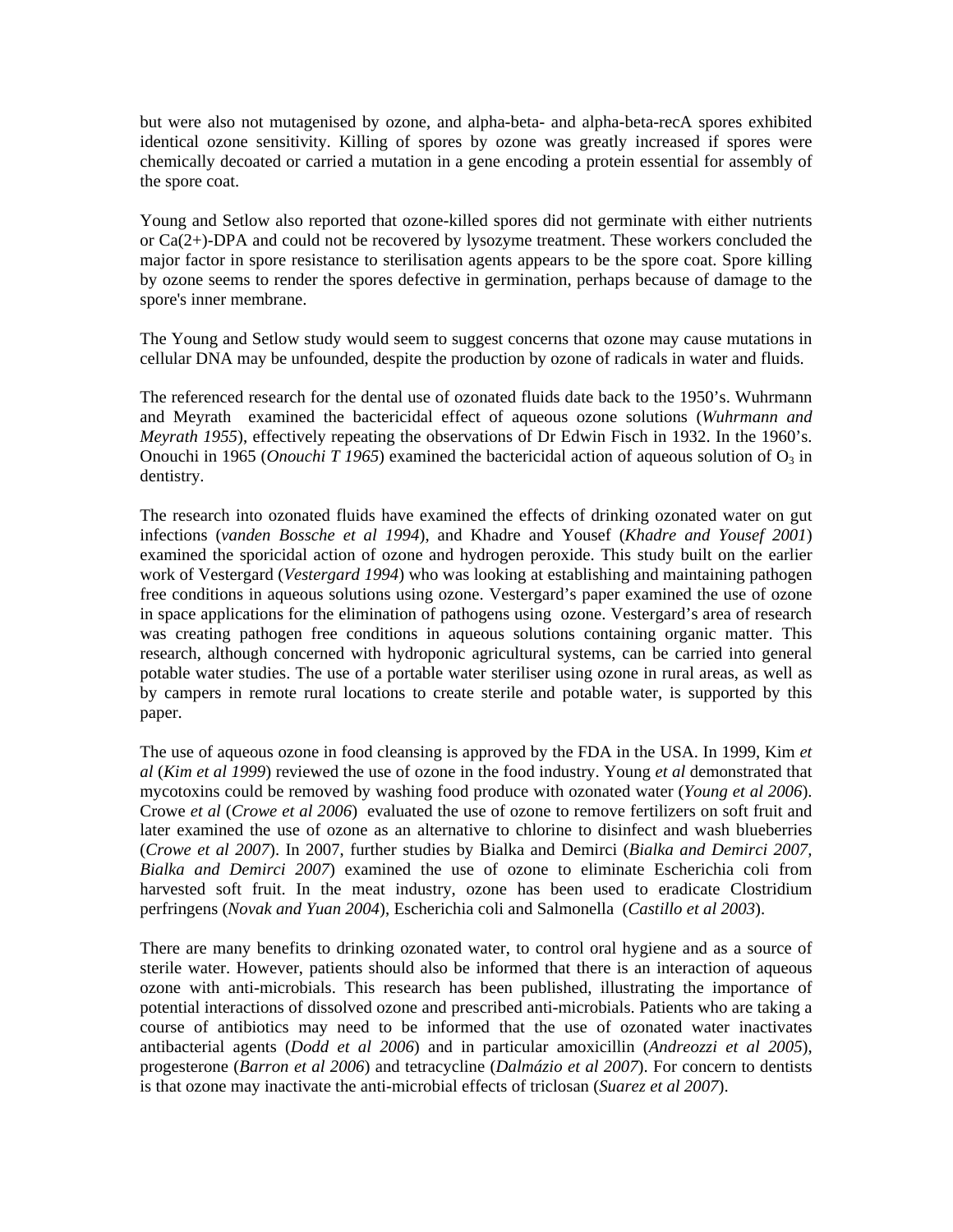A current topic of debate in dental material science and long term potential effects, are endocrine disruptors found in resin-based dental restorative materials. Deborde *et al* (*Deborde et al 2005*) showed endocrine disruptors were destroyed by ozonated water. This paper potentially points towards a pathway to remove these chemicals from the body system after placement of 'modern' tooth-coloured or 'white' fillings.

Papers examining the sterilisation of municipal water supplies have show the accelerated Gunten (von Gunten 2003) discussed the 'excellent disinfectant' effects of ozone and this effect '*can even be used to inactivate microorganisms such as protozoa which are very resistant to* chemical reactions of ozone with organic impurities, when compared to chlorine. For example, the chemical kinetics of ozone is extensively discussed by Onstad et al 2007 (*Onstad et al 2007*). This and other studies agree that the mode of sterilisation is via the <sup>-</sup>OH radical (von Gunten *2003*) and organic micropollutants are oxidized with ozone selectively. In a later paper, von *conventional disinfectants*'. von Gunten continues to discuss inactivation rates for six bacterial species, E. coli, Bacillus subtilis spores, Rotavirus, Giardia lamblia cysts, Giardia muris cysts, Cryptosporidium parvum oocysts. He states that the apparent activation energy for the inactivation of bacteria is in the same order as most chemical reactions (35-50 kJ mol(-1)), whereas it is much higher for the inactivation of protozoa  $(80 \text{ kJ mol}(-1))$ . This requires significantly higher ozone exposures at low temperatures to get a similar inactivation for protozoa.

microgL(-1) has been set for bromate. In certain cases (bromide > approximately 50 microgL(-In a second later paper, von Gunten (*von Gunten 2007*) further elaborates on the treatment of drinking water. His paper shows the oxidation of organic and inorganic compounds during ozonation can occur via ozone or OH radicals or a combination thereof, as Ozone is an electrophile with a high selectivity. The reactions of ozone with inorganic compounds are typically fast and occur by an oxygen atom transfer reaction. The by-product of main concern is bromate, which is formed in bromide-containing waters. A low drinking water standard of 10 1)), it may be necessary to use control measures to lower bromate formation by lowering the pH, adding ammonia or by a chlorination-ammonia process.

Studies to look at increasing the solubility of ozone in fluids have identified that the use of ultrasonics (*Zhang et al 2007*) increases ozone solubility, and allows the use of less powerful ozone generators . This is of importance to developing countries and rural areas where these units could be run from solar power.

Dental researchers have started to examine the effects of ozonated fluids in periodontal disease. Huth *et al* in two papers in 2006 and 2007 (*Huth et al 2006, Huth et al 2007*) examined the effect of ozone on periodontal tissues. The 2007 paper compared traditional periodontal anti-microbial products with the use of ozonated water. Both papers concluded that ozonated water has an excellent anti-microbial effect.

Huth *et al (Huth et al 2007)* in their later paper examined the effect of ozone on the influence on the host immune response. These researchers chose the NF-kappaB system, a paradigm for system, suggesting that it has an anti-inflammatory capacity (*Huth et al 2007*). inflammation-associated signaling/transcription. Their results showed that that NF-kappaB activity in oral cells in periodontal ligament tissue from root surfaces of periodontally damaged teeth, was inhibited following incubation with ozonized medium. The Huth 2007 study establishes a condition under which aqueous ozone exerts inhibitory effects on the NF-kappaB

Low *et al (Low et al 2006)* evaluated the effects of ozone-treated surface-modified porous silicon, with a view to achieve mammalian cell adhesion onto the modified surface. The success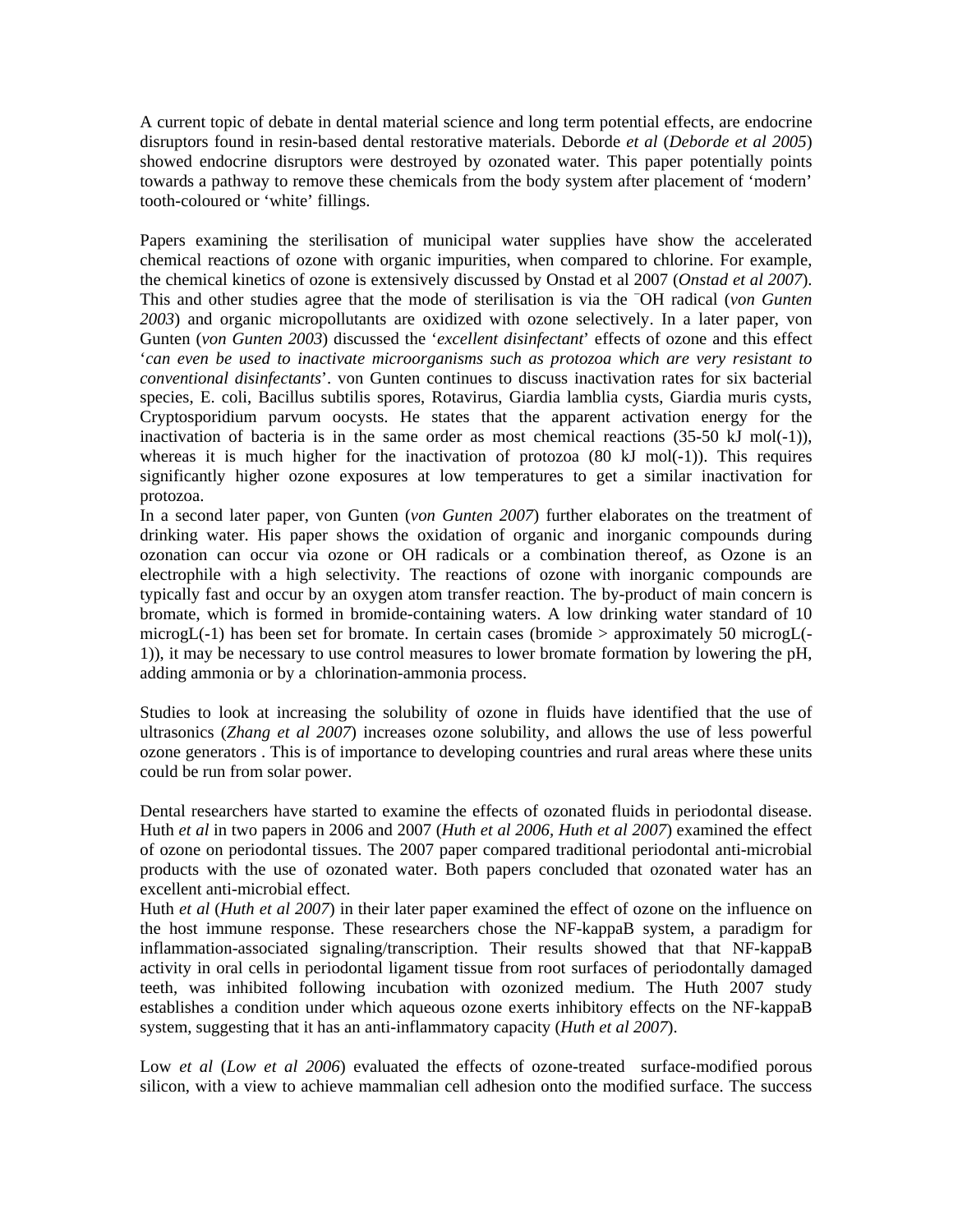of these researchers opens alternatives to titanium implant materials. Silicone products are whitecoloured, and may offer cosmetic advantages when placed in the aesthetic anterior region.

Water pollutant studies have shown how ozone can be used to treat multiple water sources to manufacture potable water (*Frinak et al 2006, Ku et al 2007, Al Momani et al 2008*), and treat waste effluent (*Ledakowicz et al 2006, Ku et al 2007, Sung et al 2007, Pi et al 2007, Dietrich et al 2007*).

The anti-microbial effect of ozone has also been looked at in terms of treating infectious endophthalmitis, which is usually fatal. Takahashi *et al* (*Takahashi et al 2004*). In this study, ozonated water was used to flush the anterior chamber as prophylaxis against infectious endophthalmitis with excellent anti-microbial effects.

Gaseous ozone has long been observed to remove unwanted odours from air and fabrics, without damaging fabrics, for example, in home and hospitality settings. The paper by Destaillats *et al* in 2006 (*Destaillats et al 2006*) examined the chemical pathways of how ozone removes nicotine desorption from surfaces.

This collection of papers focuses on the use of ozone in dental care, with a specific emphasis on ozone combined with various fluids in oral care, and the treatment of hospitalised and manually hallenged individuals. c the use of ozone dissolved in liquids. I will give the reader an introduction to the historical background to the discovery and early research into the effects of ozone. From a very simple application, I will lead the reader to a glimpse of the possible future preventative applications of

## **References:**

**Al Momani F, Smith DW, Gamal El-Din M.** Degradation of cyanobacteria toxin by advanced oxidation processes. J Hazard Mater. 2008 Jan 31;150(2):238-49.

Andreozzi R, Canterino M, Marotta R, Paxeus N. Antibiotic removal from wastewaters: the ozonation of amoxicillin. J Hazard Mater. 2005 Jul 15;122(3):243-50.

catalyzed ozone generation by human neutrophils. Proc Natl Acad Sci U S A. 2003 Mar 8:100(6):3031-4. Epub 2003 Feb 24. 1 **Babior BM, Takeuchi C, Ruedi J, Gutierrez A, Wentworth P Jr.** Investigating antibody-

investigations of progesterone reaction with ozone. Water Res. 2006 **Barron E, Deborde M, Rabouan S, Mazellier P, Legube B.** Kinetic and mechanistic

Betjeman J. London's Historic Railway Stations, 1972: ISBN 1 85414 254 2 Jun;40(11):2181-9. Epub 2006 May 24.

O157:H7 and Salmonella on raspberries and strawberries. J Food Prot. 2007 May;70(5):1088-92. **Bialka KL, Demirci A**. Efficacy of aqueous ozone for the decontamination of Escherichia coli

Bialka KL, Demirci A. Decontamination of Escherichia coli O157:H7 and Salmonella enterica on blueberries using ozone and pulsed UV-light. J Food Sci. 2007 Nov;72(9):M391-6.

**Bocci V.** Oxygen-Ozone Therapy a Critical Evaluation Kluwer Boston, Inc.: ISBN: 1402005881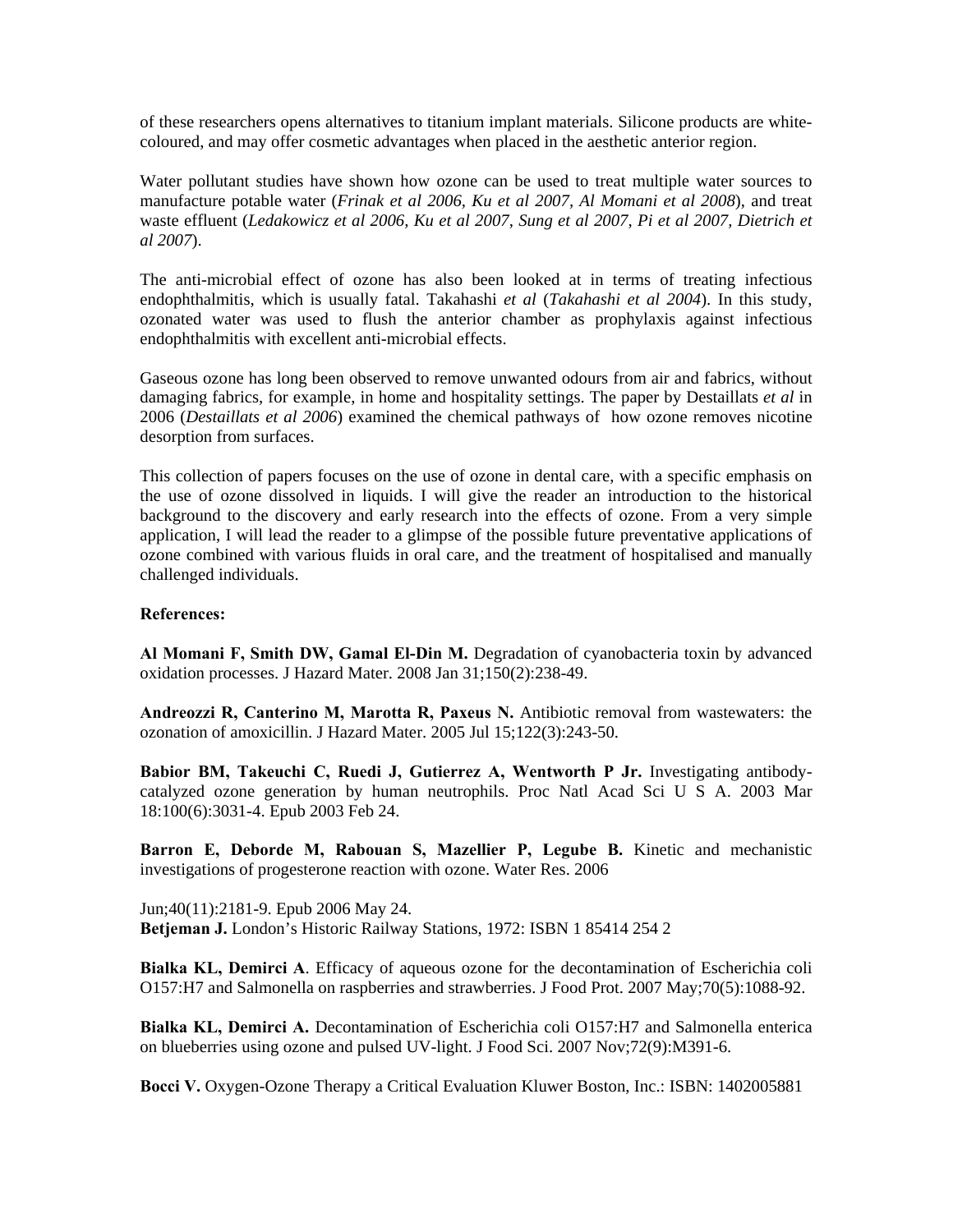**Bocci V.** Autohaemotherapy after treatment of blood with ozone. A reappraisal. J Int Med Res. 1994 May-Jun:22(3):131-44. Review.

Bocci V. Ozonization of blood for the therapy of viral diseases and immunodeficiencies. A hypothesis. Med Hypothesis 1992: 39: 30-34.

human immunodeficiency virus infection and several other diseases. Med Hypotheses 1996: 46: 50-154. 1 **Bocci V.** Does ozone therapy normalize the cellular redox balance? Implications for therapy of

Bocci V. Ozone as a bioregulator. Pharmacology and toxicology of ozone therapy today. J Biol Regul Homeost Agents 1996: 10: 31-53

medicine? Br J Biomed Sci 1999: 56: 270-279. **Bocci V. Biological and clinical effects of ozone.** Has ozone therapy a future in

Mediators of Inflammation. 13(1): 3-11, 2004 **Bocci V.** Ozone as Janus: This controversial gas can be either toxic or medically useful.

Bocci V, Aldinucci C. Rational bases for using oxygen-ozonetherapy as a biological response modifier in sickle cell anemia and beta-thalassemia: a therapeutic perspective. J Biol Regul Homeost Agents. 2004, 18:38-44.

Carpendale MT, Freeberg JK. Ozone inactivates extracellular human immunodeficiency virus at non-toxic concentrations. Fourth Intl Conf AIDS, Stockholm, abstract 3560, 1988.

**Carpendale MT, Freeberg JK.** Does ozone alleviate AIDS diarrhoea? J Clin Gastroenterol 17(2):142-145, 1993.

coli 0157:H7 and Salmonella serotype typhimurium on beef carcass surfaces. J Food Prot. 2003 May;66(5):775-9. **Castillo A, McKenzie KS, Lucia LM, Acuffi GR.** Ozone treatment for reduction of Escherichia

Clarke JH. A Dictionary of Practical Materia Medica 1902 Book

processing (Vaccinium angustifolium). Int J Food Microbiol. 2007 May 1;116(1):25-31. Epub 2007 Jan 16. **Crowe KM, Bushway AA, Bushway RJ, Davis-Dentici K, Hazen RA.** A comparison of single oxidants versus advanced oxidation processes as chlorine-alternatives for wild blueberry

**rowe KM, Bushway AA, Bushway RJ, Hazen RA.** Evaluation of chemical and photochemical **C** oxidation processes for degradation of phosmet on lowbush blueberries (Vaccinium angustifolium). J Agric Food Chem. 2006 Dec 13;54(25):9608-13.

Dalmázio I, Almeida MO, Augusti R, Alves TM. Monitoring the degradation of tetracycline by ozone in aqueous medium via atmospheric pressure ionization mass spectrometry. J Am Soc Mass Spectrom. 2007 Apr;18(4):679-87. Epub 2007 Jan 17.

Deborde M, Rabouan S, Duguet JP, Legube B. Kinetics of aqueous ozone-induced oxidation of some endocrine disruptors. Environ Sci Technol. 2005 Aug 15;39(16):6086-92.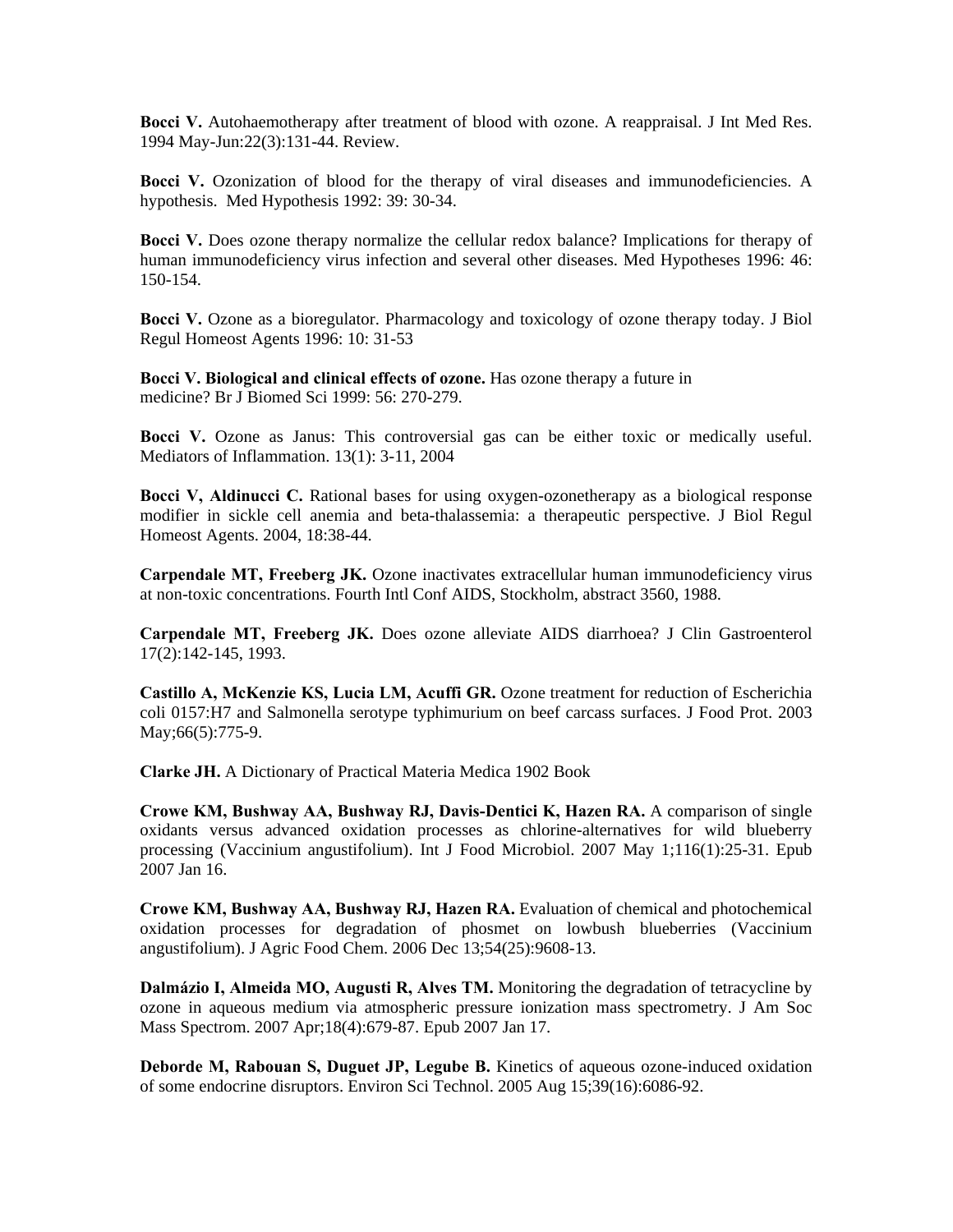**Destaillats H, Singer BC, Lee SK, Gundel LA.** Effect of ozone on nicotine desorption from model surfaces: evidence for heterogeneous chemistry. Environ Sci Technol. 2006 Mar 15;40(6):1799-805.

**Dietrich JP, Loge FJ, Ginn TR, Başağaoğlu H.** Inactivation of particle-associated microorganisms in wastewater disinfection: modelling of ozone and chlorine reactive diffusive transport in polydispersed suspensions. Water Res. 2007 May;41(10):2189-201. Epub 2007 Mar 27.

Dodd MC, Buffle MO, Von Gunten U. Oxidation of antibacterial molecules by aqueous ozone: moiety-specific reaction kinetics and application to ozone-based wastewater treatment. Environ Sci Technol. 2006 Mar 15;40(6):1969-77.

Eberhart Noble 1911 A Working Manual of High Frequency Currents – Book

FDA Report 1978

Freibott George 1979

Frinak EK, Abbatt JP. Br2 production from the heterogeneous reaction of gas-phase OH with aqueous salt solutions: Impacts of acidity, halide concentration, and organic surfactants. J Phys Chem A. 2006 Sep 7;110(35):10456-64.

German Ozone report 1980

Garber GE, Cameron DW, Hawley-Foss N, Greenway D, Shannon ME. The use of ozonetreated blood in the therapy of HIV infection and immune disease: a pilot study of safety and efficacy. AIDS. 1991 Aug:5(8):981-4.

von Gunten U. Ozonation of drinking water: part I. Oxidation kinetics and product formation. Water Res. 2003 Apr;37(7):1443-67.

**von Gunten U.** Ozonation of drinking water: part II. Disinfection and by-product formation in presence of bromide, iodide or chlorine. Water Res. 2003 Apr;37(7):1469-87.

von Gunten U. The basics of oxidants in water treatment. Part B: ozone reactions. Water Sci Technol. 2007;55(12):25-9.

Hooker MH, Gazzard BG. Ozone-treated blood in the treatment of HIV infection. AIDS. 1992 Jan:6(1):131

Huth KC, Jakob FM, Saugel B, Cappello C, Paschos E, Hollweck R, Hickel R, Brand K. Effect of ozone on oral cells compared with established antimicrobials. Eur J Oral Sci. 2006 Oct;114(5):435-40.

Brand K. Effect of aqueous ozone on the NF-kappaB system. J Dent Res. 2007 **Huth KC, Saugel B, Jakob FM, Cappello C, Quirling M, Paschos E, Ern K, Hickel R,** 

30:279(18):18521-5. Epub 2004 Feb 20. **Kettle AJ, Clark BM, Winterbourn CC**. Superoxide converts indigo carmine to isatin sulfonic acid: implications for the hypothesis that neutrophils produce ozone. J Biol Chem. 2004 Apr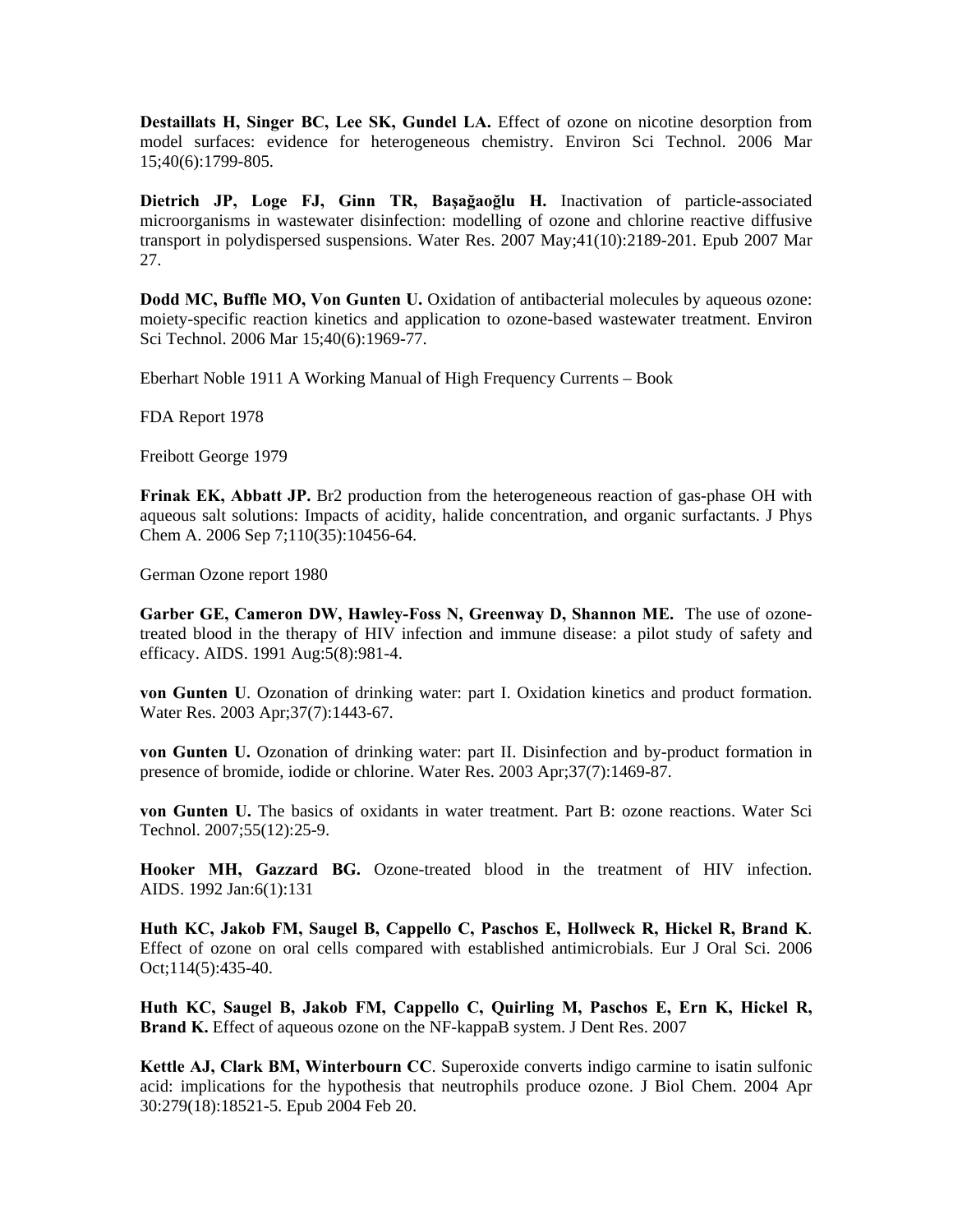**Khadre, Yousef AE.** Sporicidal action of ozone and hydrogen peroxide: a comparative study. Int J Food Microbiol. 2001 Dec 30;71(2-3):131-8.

Kief H 1980

**Kim JG, Yousef AE, Dave S.** Application of ozone for enhancing the microbiological safety and quality of foods: a review. J Food Prot. 1999 Sep;62(9):1071-87.

Ku Y, Lin HS, Wang W, Ma CM. Decomposition of phorate in aqueous solution by ozonation. Environ Sci Health B. 2007 Feb;42(2):143-9. J

Ledakowicz S, Michniewicz M, Jagiella A, Stufka-Olczyk J, Martynelis M. Elimination of resin acids by advanced oxidation processes and their impact on subsequent biodegradation. Water Res. 2006 Oct;40(18):3439-46.

surface-modified porous silicon. Biomaterials. 2006 Sep;27(26):4538-46. **Low SP, Williams KA, Canham LT, Voelcker NH.** Evaluation of mammalian cell adhesion on

**Marx J.** Immunology. Antibodies kill by producing ozone. Science. 2002 Nov 15:298(5597):1319.

**cCabe E.** Flood Your Body With Oxygen. ISBN: 0-9620527-2-8 **M**

Neiswanger Noble, 1920 Electro-Therapeutic Practice, Book

cells and spores on fabricated beef surfaces using mild heat. Food Prot. 2004 Feb;67(2):342-6. J **Novak JS, Yuan JT.** Increased inactivation of ozone-treated Clostridium perfringens vegetative

**nouchi T.** A study on the bactericidal action of aqueous solution of O3 in dentistry. J Nihon **O** Univ Sch Dent. 1965 Dec;7(4):200-8.

functional groups in cyanotoxins during drinking water ozonation. Environ Sci Technol. 2007 Jun **Onstad GD, Strauch S, Meriluoto J, Codd GA, Von Gunten U.** Selective oxidation of key 15;41(12):4397-404.

Ozone And Its Therapeutic Action 1929

**zone – The Revolution in Dentistry**. Quintessence, ISBN 1-85097-088-2 2004, Ed: Lynch E. **O**

para-chlorophenol. J Hazard Mater. 2007 Mar 22;141(3):707-12. **Pi Y, Zhang L, Wang J.** The formation and influence of hydrogen peroxide during ozonation of

Pryor WA, Church DF. Aldehydes, hydrogen peroxide, and organic radicals as mediators of ozone toxicity. Free Radic Biol Med. 1991;11(1):41-6. Review. Erratum in: Free Radic Biol Med 1992;12(5):451.

hydrogen peroxide as products and possible mediators of ozone toxicity. Chem Res Toxicol. 1991 May-Jun;4(3):341-8. **Pryor WA, Das B, Church DF.** The ozonation of unsaturated fatty acids: aldehydes and